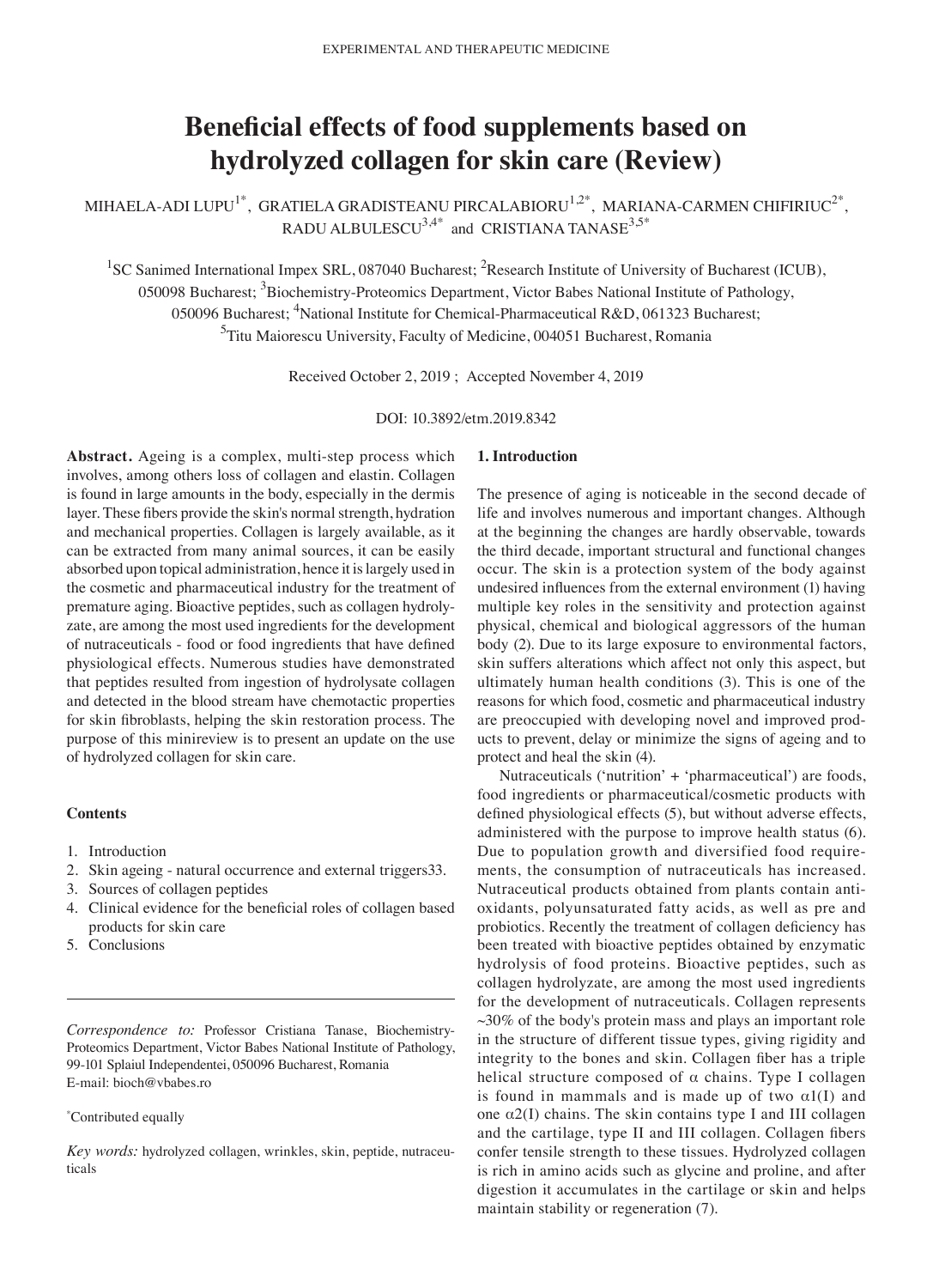Extracellular matrix is mainly composed of collagen proteoglycans. Resistance, molecular filtration, and skin hydration are determined by proteoglycans that also influence cell behavior or cell-matrix interactions. Collagen proteoglycans, which are an important source of cytokines and growth factors, may undergo changes in their expression or structure, which can significantly influence tissue homeostasis  $(8)$ .

Because collagen and elastin deposits decrease with age, especially due to sun exposure, for the affected areas the cosmetic industry tries to find solutions to improve the appearance of the skin of the face and neck (9). Collagen is an important ingredient of pharmaceutical or food products and acts on connective tissues of skin, tendons, ligaments, and teeth. Collagen peptides are used as dietary supplements in malnutrition or other degenerative diseases to restore bone density. The beneficial effect of collagen peptides on skin elasticity, such as reducing wrinkles or increasing collagen deposition in the dermis, has also been demonstrated in various clinical studies (Table I) (10‑15). For this, in order to act in the deep layers of the skin, hydrolyzed collagen must enter the bloodstream, crossing the intestinal barrier (16).

#### **2. Skin ageing ‑ natural occurrence and external triggers**

Epidermis, formed by proliferative basal cells, and the dermis, formed by keratinocytes, represent the main components of the skin. Dermal fibroblasts produce elastin and collagen type I and III, along with other extracellular matrix proteins (17). Because the dermis through the blood vessels provides important nutrients to the skin and provides structural support to the epidermis, it is necessary to maintain the structure of the dermal layer for proper functioning of the skin cells. Skin ageing can be due to natural processes occurred, intensified or accumulated in time (chronological, intrinsic or natural ageing) or upon solar radiation exposure (extrinsic, photo-ageing). Changes in the dermal layer of the skin, alteration and modifications of the extracellular matrix, as well as increased inflammatory markers and decreased blood flow lead to aging skin (18‑20).

The ageing process enhances the cumulative exposure to harmful stimuli such as hemodynamic stress, oxidized lipids, and is linked to impaired angiogenesis and endothelial dysfunction (21). Dermal structure may be affected by natural aging and aged fibroblasts synthesize less collagen. Ultraviolet radiation generates reactive oxygen species that activate matrix metalloproteinases, influencing collagen production through neocolagenesis, leading to a change in the ratio between type I and III of collagen. This results in breakdown of the extracellular matrix and photo aging of the skin (1). Due to the reduction of the collagen amount in the skin and the occurrence of the elastosis phenomenon that causes the disorganized accumulation of elastin proteins in the dermis, dermal atrophy occurs and the skin appears aged (22). The elastosis process occurs especially on the areas of the body exposed to solar radiation. As a consequence of this phenomenon, the activity of the fibroblasts decreases and the mechanical tension is reduced which leads to the degradation of the existing collagen fibers. Due to the increased degree of collagen breakdown in the dermis and the decrease of its synthesis, fine lines appear (1).

The dermis is altered in smokers, and chronic stress acting on the circadian cortisol/corticosterone rhythm alters collagen synthesis and degradation. As a consequence of sun exposure, aging skin becomes drier, has laxity and wrinkles. During the ageing process, wrinkles deepen and skin laxity increases (16).

#### **3. Sources of collagen peptides**

Gelatin formation results from the irreversible denaturation of the collagen molecules. To stop this denaturation process, a chemical or thermal treatment can be applied. Heat treatment of collagen denaturation is used both in beauty techniques, in medical techniques such as orthopedics, plastic surgery, dental or ophthalmological treatments, but also in the pharmaceutical or food industry. Gelatin is commonly used in the food industry due to the different bioactivities of collagen peptides, especially high biocompatibility and bioavailability (23).

Researchers are actively trying to find new sources of collagen. The hydrolyzed collagen and gelatin currently used are obtained from porcine or bovine type I collagen. Unlike gelatin, hydrolyzed collagen is more suitable for digestion because it dissolves in water or brine and is well absorbed. It has been shown that the age of the animal influences the degree of solubility of collagen, the collagenous tissue of the older animals being harder to solubilize than that obtained from a young animal. Numerous techniques have been developed for obtaining macromolecules based on collagen, and these techniques take into account the source of collagen and its degree of solubilization (24). Good quality gelatin is extracted from the bovine bone, whose peptides act on bone metabolism, being useful in the treatment of osteoarthritis, acting on bone metabolism and inhibiting bone loss. Due to the occurrence of bovine spongiform encephalopathy, the use of this type of gelatin is limited and other sources of collagen are needed. Collagen can be extracted from both animal and vegetable sources, algae and marine organisms, including fish (3,25).

In pharmaceutical, cosmetic and food industries, the use of collagen of marine origin is preferred (26). Collagen and other bioactive substances can be extracted from marine organisms. Among the marine organisms from which collagen is extracted are invertebrates such as jellyfish, sponges, sea urchin, octopus, but also vertebrates including cod, salmon and marine mammals. Unlike collagen of animal origin, collagen obtained from marine sources is more easily absorbed, has low molecular weight and is preferable to industry due to low inflammatory reactions and low number of contaminants (27). Marine collagen is similar in terms of biocompatibility and amino acid content to that of animals of porcine or bovine origin. Also from marine organisms, type I collagen is abundant. Regenerative medicine focuses mainly on tissue engineering, for the replacement or restoration of damaged tissues. Tissue engineering also uses biomaterials, cells and biochemical factors. The most suitable biomaterial for tissue engineering is collagen which allows both cell migration and extracellular matrix‑cell interaction, which results in tissue regeneration (26).

In the cosmetic industry, marine collagen is successfully used for the treatment of wounds, burns and ulcers but also for antimicrobial protection, preventing the loss of moisture and heat from the injured tissue (26).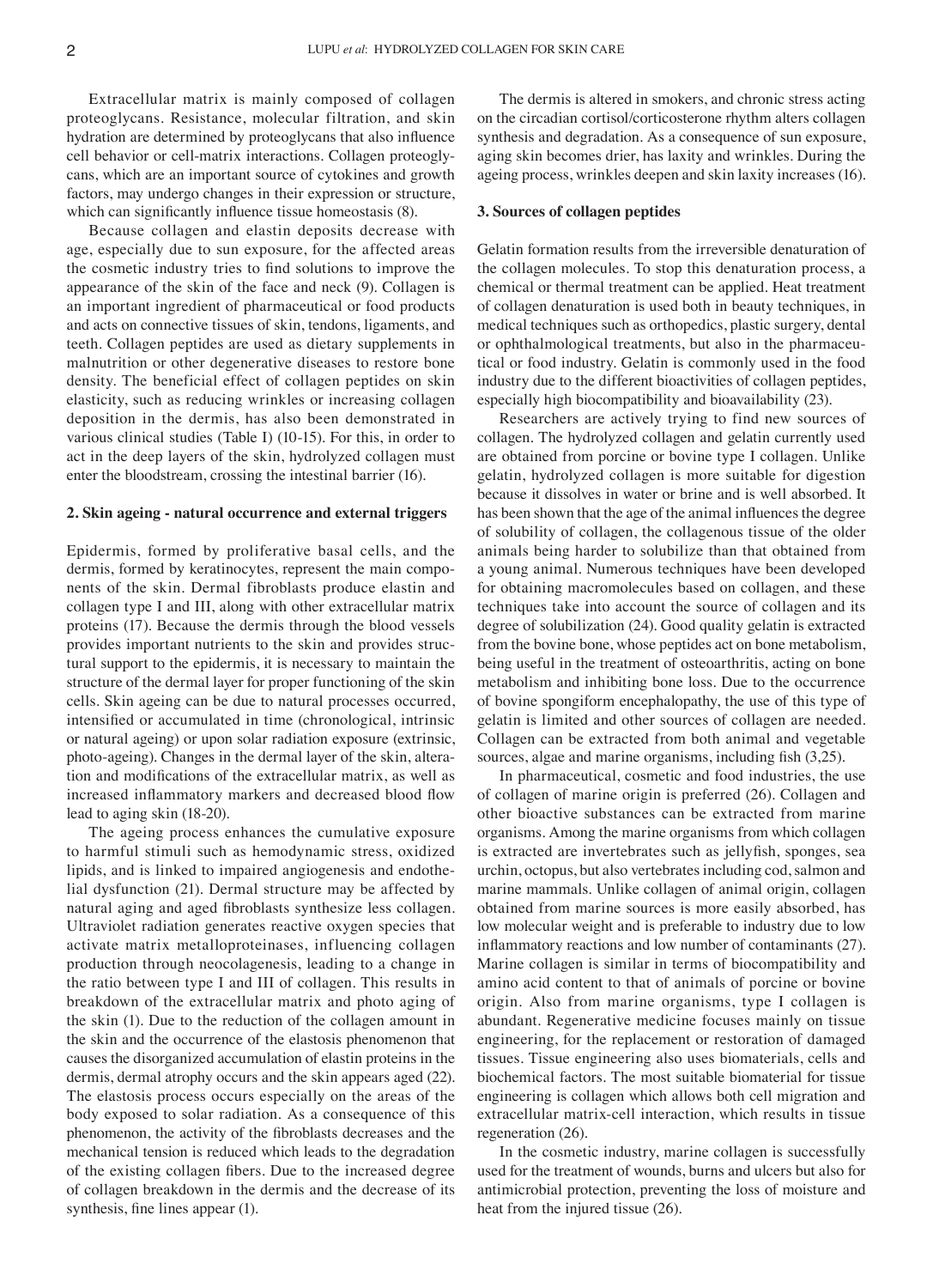|  |  |  |  |  |  |  |  |  |  | Table I. Collagen oral supplements in clinical trials. |  |  |  |  |  |  |  |
|--|--|--|--|--|--|--|--|--|--|--------------------------------------------------------|--|--|--|--|--|--|--|
|--|--|--|--|--|--|--|--|--|--|--------------------------------------------------------|--|--|--|--|--|--|--|

| Product                                                                                  | Type of product                                                                                                                                                                              | Therapeutic effect                                                                  | Authors/Refs.               |
|------------------------------------------------------------------------------------------|----------------------------------------------------------------------------------------------------------------------------------------------------------------------------------------------|-------------------------------------------------------------------------------------|-----------------------------|
| <b>VERISOL®</b><br>(GELITA AG)                                                           | Bioactive collagen peptides (BCP)-collagen<br>peptides from porcine skin type I collagen                                                                                                     | Decrease in the degree of cellulite Schunck et al (10)<br>and reduced skin waviness |                             |
| <b>VERISOL®</b><br>(GELITA AG)                                                           | Bioactive I collagen                                                                                                                                                                         | Increase nail growth                                                                | Hexsel <i>et al</i> $(11)$  |
| Nutraceuticals                                                                           | Marine collagen peptides (MCPs) - fish skin<br>MCPs combined with plant-derived<br>skin-targeting antioxidants (AO)<br>(coenzyme $Q_{10}$ + grape-skin extract + luteolin<br>+ selenium)     | Improve skin elasticity, sebum<br>production, and dermal<br>ultrasonic markers      | De Luca et al (12)          |
| Oral supplement                                                                          | Content (per tablet): marine protein (105 mg),<br>vitamin C $(27 \text{ mg})$ , grape seed extract $(13.75 \text{ mg})$ ,<br>zinc $(2 \text{ mg})$ , and tomato extract $(14.38 \text{ mg})$ | Improve skin aging in men                                                           | Costa <i>et al</i> $(13)$   |
| Marine collagen                                                                          | Fish collagen hydrolysates (FCH)                                                                                                                                                             | Anti-aging effect                                                                   | Je <i>et al</i> $(14)$      |
| BioCell Collagen <sup>®</sup><br>(BCC; BioCell)<br>Technology, LLC<br>Newport Beach, CA, | Chicken sternal articular cartilage (hydrolyzed<br>collagen type II and low molecular-weight<br>hyaluronic acid and chondroitin sulfate)                                                     | Reduce skin dryness<br>and wrinkles                                                 | Schwartz and<br>Park $(15)$ |
| USA)                                                                                     |                                                                                                                                                                                              |                                                                                     |                             |



Figure 1. Skin health benefits of collagen hydrolysates.

Because there are important sources of marine collagen, and the peptides obtained from this collagen have the ability to pass intact into the bloodstream after gastrointestinal digestion, but also due to the ability of these biopeptides to help heal wounds, it is preferable to use this type of collagen in industry. The only limitation is the probability of contamination with heavy metals (27-29).

## **4. Clinical evidence for the beneficial roles of collagen based products for skin care**

Hydrolyzed collagen has long been used in food supplements and pharmaceutical industry because many clinical studies have shown benefits, such as bioavailability, rapid absorption in the digestive tract, passage into the bloodstream as small peptides and accumulation in the skin 96 h after ingestion.

After ingestion of hydrolyzed collagen, proline and hydroxyproline were found in the bloodstream. With low molecular weight and rapid absorption, collagen peptides are distributed in different tissues, such as skin, where these peptides have demonstrated their efficacy and benefit (Fig. 1).

Numerous *in vitro* studies have focused on the antioxidant activity of collagen peptides demonstrating that blood peptides from ingestion of hydrolysate collagen have chemotactic properties for skin fibroblasts, leading to migration and proliferation of murine fibroblasts (30,31). Fibroblasts activated by hydrolysate collagen cause the production of collagen, hyaluronic acid and elastin. After ingestion, collagen peptides can remain in the dermis for up to 14 days, ensuring skin protection from sunlight and improving moisture retention while helping to repair endogenous elastin and collagen fibers. Following oral administration of bovine hydrolyzed collagen,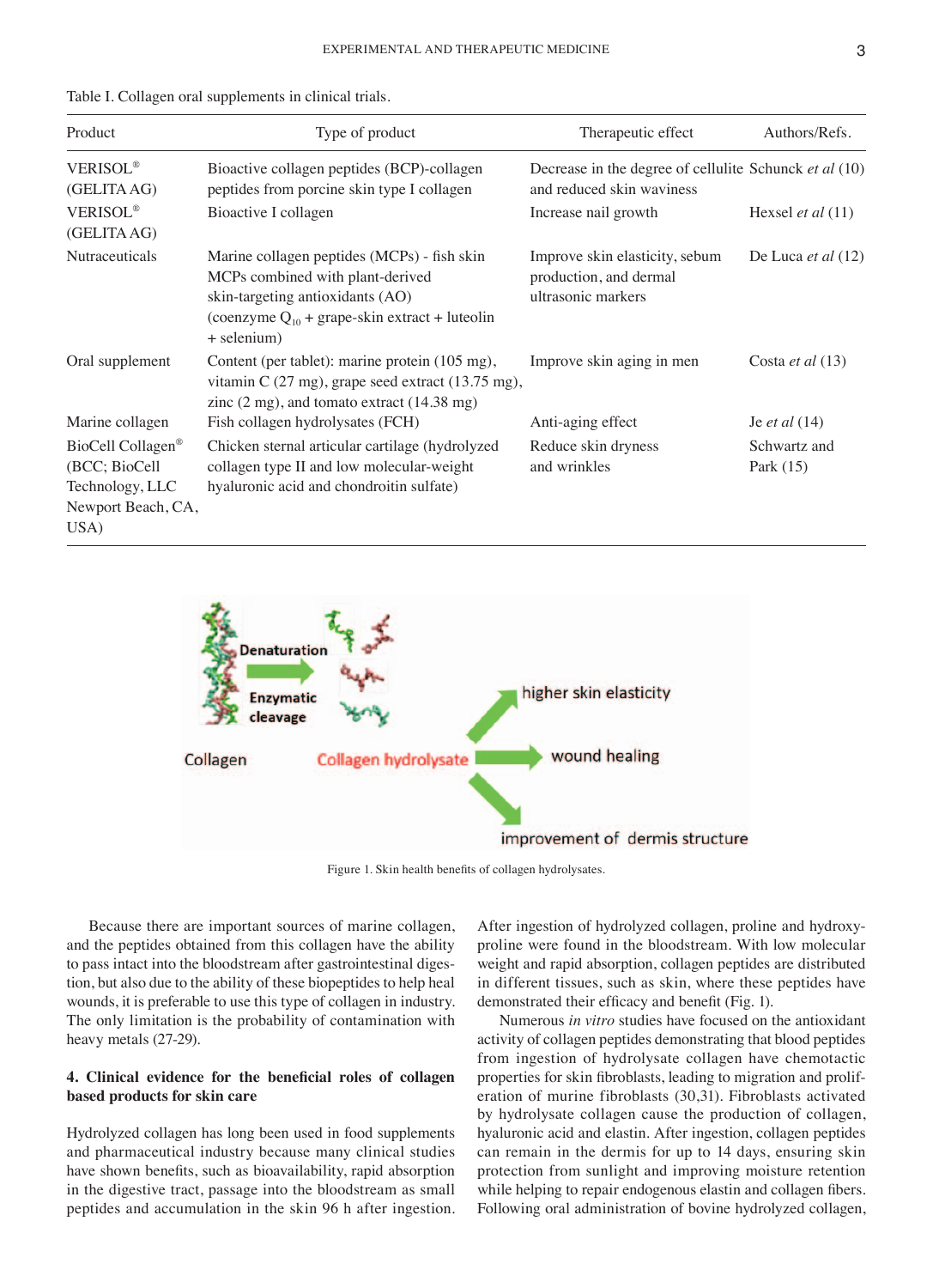improvement in the aging of the skin was observed along with an increase in the amount of cutaneous collagen and a change in the ratio of collagen from type I to type II (32). Currently, there are numerous commercial products in the field of food supplements or cosmetic products based on collagen and the above clinical studies.

The Pure Gold Collagen® Food Supplement (Minerva Research Labs Ltd.) is a type I hydrolyzed collagen product extracted from fish containing low molecular weight hyaluronic acid to which several vitamins and minerals are added. Borumand and Sibilla showed in a study that if one consumes 50 ml of Pure Gold Collagen daily for 60 days, the dryness of the skin is reduced, the wrinkles and the nasolabial depth are reduced, and after 12 weeks the skin becomes firmer and increases collagen density (33).

Another commercial product is the BioCell Collagen® food supplement composed of type II hydrolyzed collagen, low molecular weight hyaluronic acid and chondroitin sulfate. In a study conducted by Schwartz and Park (15) in 2012 on 26 healthy women who were given 1 g of BioCell Collagen® daily, the beneficial effect of this product was demonstrated after a 12‑week administration period, namely, a significant reduction in skin dryness and wrinkles. Laboratory investigations also showed an increase in hemoglobin and collagen content in the dermis after BioCell Collagen® administration for 6 weeks. BioCell Collagen® (BCC; BioCell Technology, LLC) is a hydrolyzed collagen extracted from chicken cartilage and each capsule contains 300 mg of hydrolyzed collagen, 100 mg of depolymerized chondroitin sulfate and 50 mg of acid hyaluronic. Subjects received two capsules per day for 12 weeks, monitoring the appearance of the skin of the face, facial wrinkles, tone, texture and hyperpigmentation of the skin. At the final evaluation, it was found that the wrinkles were significantly reduced and the skin dryness decreased. Besides the visible changes of the skin, physiological changes in the metabolism of the molecules in the dermal and epidermal layers were also noted.

The administration of hydrolyzed collagen of animal origin (chicken, pig) to human subjects after 12 h of fasting showed an increase in the amount of hydroxyproline in the blood with a maximum at 2 h after digestion, then decreasing at 4 h after digestion (15).

The VERISOL® product (GELITA AG) which is type I porcine hydrolyzed collagen has been tested on 69 healthy women. Women received 2.5‑5 g of hydrolyzed collagen daily. At 4 weeks after administration the group of older women showed a significant increase in skin elasticity which was maintained after the treatment was stopped. Hydrolyzed collagen had a beneficial effect on skin elasticity at the end of the treatment period regardless of the dose administered (2.5 or 5 g) (18).

Studies have also been carried out on nutritional products based on collagen peptides and antioxidants, demonstrating an increase in skin elasticity after 90 days of consumption. Bioactive peptides in the dermis have double action: on the one hand free amino acids help to form collagen fibers and on the other hand these peptides bind to receptors on the fibroblast membrane stimulating their proliferation and implicitly the production of hyaluronic acid, collagen and elastin (23).

Many scientific studies provide evidence that supplementation with vitamins from group C or E can improve skin appearance because nutrients may have specific properties, which attract water molecules thus improving hydration in the skin, scavenge free radicals or reduce inflammation. Vitamin C is also an essential co-factor in the biosynthesis of collagen. Another study tested a hydrolyzed collagen product in a group of 18 menopausal women. The tested product also contained vitamin C and hyaluronic acid. After oral consumption for 9 weeks of this product there was an improvement in the appearance of the skin and a significant reduction in the depth of wrinkles in the tested subjects. At the same time, the degree of hydration, the loss of water and the elasticity of the skin were observed. In addition, it was shown that daily oral supplementation with 1 g of this type of hydrolyzed collagen for up to 12 weeks led to significant reduction of wrinkles and improvement of skin elasticity and in the degree of skin dryness (33).

Campos *et al* (34) performed a study on a product composed of a combination of amino acids (hydrolyzed collagen peptides: glycine, proline and hydroxyproline), supplemented with hydrosoluble vitamins (A and C) and lyposoluble vitamins (E) and zinc. They tested the effectiveness of the treatment by biophysical techniques and imaging of the skin. The study enrolled 60 healthy women who each received daily for three months 10 g of test product in the form of water soluble oral powder. At the end of the study, there was a visible reduction of wrinkles and large pores, a good elasticity of the skin and a better structure of the dermis. The conclusion of the study was that a hydrolyzed collagen product supplemented with vitamins and zinc is much more effective in improving the aging conditions of the skin. It was concluded that by combining the three types of amino acids (glycine, proline and hydroxyproline) with vitamins and zinc that have antioxidant effect, the protection against reactive oxygen species is ensured. These reactive oxygen species are responsible for oxidative stress, which are closely related to both the inflammatory process and the collagen synthesis process (35,36). So far, the beneficial effects of hydrolyzed collagen have been demonstrated on a number of skin conditions. The beneficial effects of hydrolyzed collagen have been extensively analyzed for a series of skin conditions (37), but further studies are need in order to address their application for other dermatological ailments (for instance the use of a topical remedy in case of the hyperpigmented, velvety, hyperkeratotic plaques found on the skin of patients with *Aacanthosis nigricans*) (38).

## **5. Conclusions**

It is known that the aging process of the skin is closely related to the molecular metabolism and the modifications of the extracellular matrix in the dermis, resulting in the modification of the structure and functionality of the collagen fibers, elastin and hyaluronic acid. Clinical manifestations of this process include increased laxity, fragility, dryness of the skin and the appearance of wrinkles. It has been proven that daily consumption of hydrolyzed collagen in different doses, from different sources can bring many benefits for the human body from relieving joint pain to improving skin health. Hydrolyzed collagen can be isolated from different sources including bovine, porcine skin, marine organisms, chicken skin and fish cartilage. It can be associated with vitamins and other types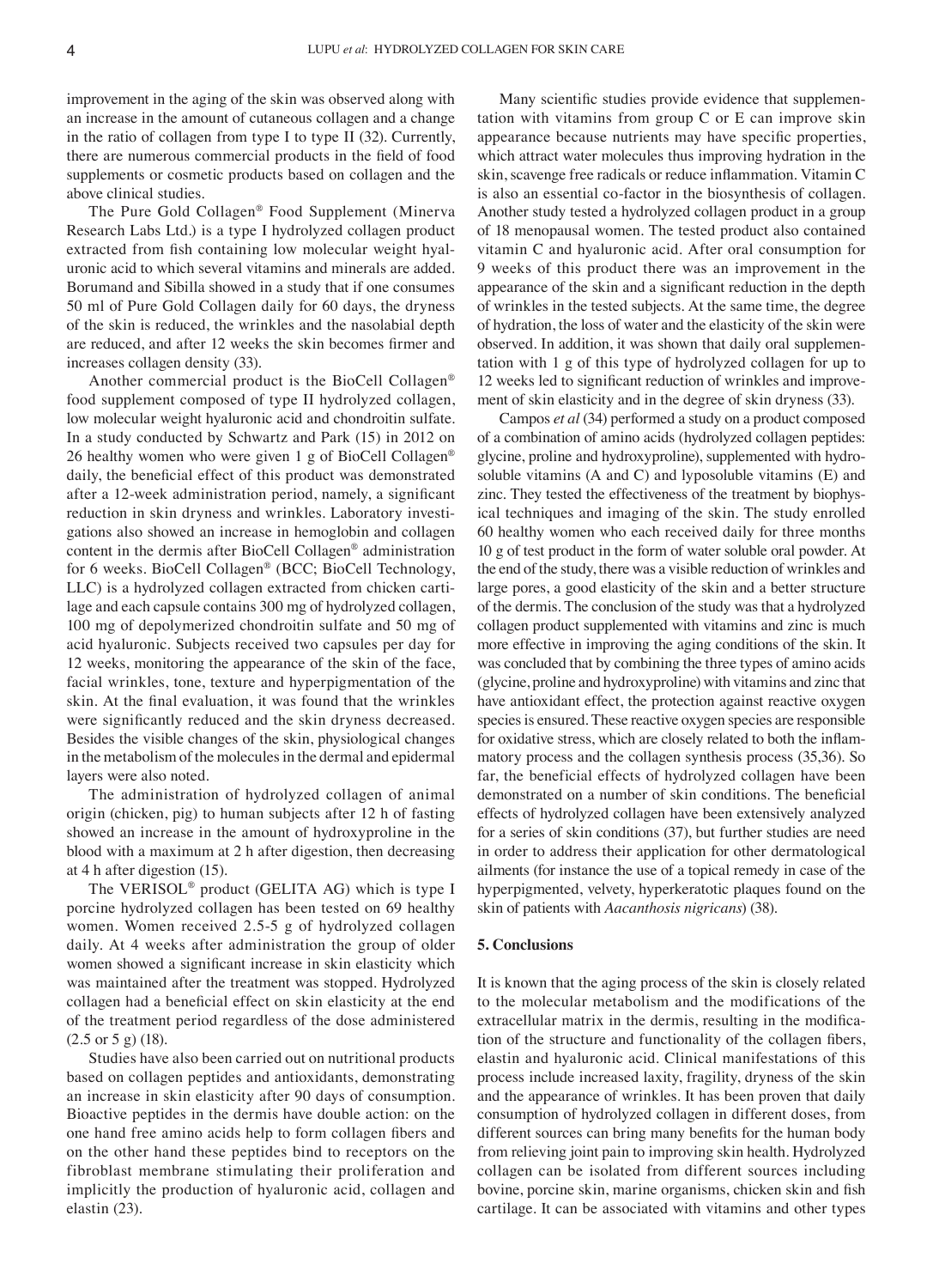of nutrients. Due to the BSE outbreak in bovines, for cosmetic industry, collagen of marine origin is being considered a highly attractive source. Intake of supplements containing hydrolyzed collagen is associated with many host beneficial effects including the slowing of skin ageing.

## **Acknowledgements**

We would like to thank Dr Ana-Maria Enciu for her help during the revision of the manuscript.

#### **Funding**

This study was supported by grant COP A 1.2.3., ID: P\_40\_197/2016 (Ctr. 52/2016/ component project 259) and Ministry of Research and Innovation in Romania, under Program 1 ‑ The Improvement of the National System of Research and Development, Subprogram 1.2 ‑ Institutional Excellence ‑ Projects of Excellence Funding in RDI, Contract No. 7PFE/16.10.2018.

#### **Availability of data and materials**

The datasets used and/or analyzed during the current study are available from the corresponding author on reasonable request.

#### **Authors' contributions**

MAL, GGP, MCC, RA, CT: equally contributed to data gathering, manuscript drafting, critical revision of the manuscript for important intellectual content. All authors read and approved the final manuscript.

## **Ethics approval and consent to participate**

Not applicable.

#### **Patient consent for publication**

Not applicable.

## **Competing interests**

The authors declare that they have no competing interests.

## **References**

- 1. Madison KC: Barrier function of the skin: 'la raison d'être' of the epidermis. J Invest Dermatol 121: 231‑241, 2003.
- 2. Proksch E, Brandner JM and Jensen JM: The skin: An indis‑ pensable barrier. Exp Dermatol 17: 1063‑1072, 2008.
- 3. Jensen JM and Proksch E: The skin's barrier. G Ital Dermatol Venereol 144: 689‑700, 2009.
- 4. Pérez‑Sánchez A, Barrajón‑Catalán E, Herranz‑López M and Micol V: Nutraceuticals for skin care: A comprehensive review of human clinical studies. Nutrients 10: 403, 2018.
- 5. Donno D, Mellano MG, Cerutti AK and Beccaro GL: Biomolecules and natural medicine preparations: Analysis of new sources of bioactive compounds from *Ribes* and *Rubus* spp. Buds. Pharmaceuticals (Basel) 9: 7, 2016.
- 6. Ilie MA, Caruntu C, Tampa M, Georgescu SR, Matei C, Negrei C, Ion RM, Constantin C, Neagu M and Boda D: Capsaicin: Physicochemical properties, cutaneous reactions and potential applications in painful and inflammatory conditions. Exp Ther Med 18: 916‑925, 2019.
- 7. Porfírio E and Fanaro GB: Collagen supplementation as a complementary therapy for the prevention and treatment of osteoporosis and osteoarthritis: A systematic review. Rev Bras Geriatr Gerontol 19: 153‑164, 2016.
- 8. Tzanakakis GN, Neagu M, Tsatsakis AM and Nikitovic D: Proteoglycans and immunobiology of cancer ‑ therapeutic impli‑ cations. Front Immunol 10: 875, 2019.
- 9. Hincu M, Surdu O, Leon A and Mateescu G: Cellular and molecular alterations in skin submitted to ultraviolet radiations. Rom Biotechnol Lett Suppl 15: 62-69, 2010.<br>10. Schunck M, Zague V, Oesser S and Proksch E: Dietary supple-
- mentation with specific collagen peptides has a body mass index‑dependent beneficial effect on cellulite morphology. J Med Food 18: 1340-1348, 2015.
- 11. Hexsel D, Zague V, Schunck M, Siega C, Camozzato FO and Oesser S: Oral supplementation with specific bioactive collagen peptides improves nail growth and reduces symptoms of brittle nails. J Cosmet Dermatol 16: 520‑526, 2017.
- 12. De Luca C1, Mikhal'chik EV, Suprun MV, Papacharalambous M, Truhanov A and Korkina LG: Skin antiageing and systemic redox effects of supplementation with marine collagen peptides and plant‑derived antioxidants: A single‑blind case‑control clinical study. Oxid Med Cell Longev 2016: 4389410, 2016.
- 13. Costa A, Pegas Pereira ES, Assumpção EC, Calixto Dos Santos FB, Ota FS, de Oliveira Pereira M, Fidelis MC, Fávaro R, Barros Langen SS, Favaro de Arruda LH, *et al*: Assessment of clinical effects and safety of an oral supplement based on marine protein, vitamin C, grape seed extract, zinc, and tomato extract in the improvement of visible signs of skin aging in men. Clin Cosmet Investig Dermatol 8: 319‑328, 2015.
- 14. Je HJ, Han YK, Lee HG and Bae IY: Anti‑aging potential of fish collagen hydrolysates subjected to simulated gastrointestinal digestion and Caco-2 cell permeation. J Appl Biol Chem 62: 101‑107, 2019.
- 15. Schwartz SR and Park J: Ingestion of BioCell Collagen(®), a novel hydrolyzed chicken sternal cartilage extract; enhanced blood microcirculation and reduced facial aging signs. Clin Interv Aging 7: 267‑273, 2012.
- 16. Kohl E, Steinbauer J, Landthaler M and Szeimies RM: Skin ageing. J Eur Acad Dermatol Venereol 25: 873‑884, 2011.
- 17. Cole MA, Quan T, Voorhees JJ and Fisher GJ: Extracellular matrix regulation of fibroblast function: Redefining our perspective on skin aging. J Cell Commun Signal 12: 35‑43, 2018.
- 18. Proksch E, Segger D, Degwert J, Schunck M, Zague V and Oesser S: Oral supplementation of specific collagen peptides has beneficial effects on human skin physiology: A double-blind, placebo‑controlled study. Skin Pharmacol Physiol 27: 47‑55, 2014.
- 19. Caravia L, Dudau M, Gherghiceanu M, Tanase C and Enciu AM: Could caveolae be acting as warnings of mitochondrial ageing? Mech Ageing Dev 146-148: 81-87, 2015.
- 20. Ilie MA, Caruntu C, Lixandru D, Tampa M, Georgescu SR, Constantin MM, Constantin C, Neagu M, Zurac SA and Boda D: In vivo confocal laser scanning microscopy imaging of skin inflammation: Clinical applications and research directions. Exp Ther Med 17: 1004-1011, 2019.
- 21. Tanase C, Popescu ID, Enciu AM, Gheorghisan‑Galateanu AA, Codrici E, Mihai S, Albulescu L, Necula L and Albulescu R: Angiogenesis in cutaneous T‑cell lymphoma ‑ proteomic approaches. Oncol Lett 17: 4060‑4067, 2019.
- 22. Uitto J: Understanding premature skin aging. N Engl J Med 337: 1463‑1465, 1997.
- 23. Genovese L, Corbo A and Sibilla S: An insight into the changes in skin texture and properties following dietary intervention with a nutricosmeceutical containing a blend of collagen bioactive peptides and antioxidants. Skin Pharmacol Physiol 30: 146‑158, 2017.
- 24. Tanase CP, Albulescu R and Neagu M: Application of 3D hydrogel microarrays in molecular diagnostics: Advantages and limitations. Expert Rev Mol Diagn 11: 461‑464, 2011.
- 25. Chirita M, Oniscu C, Vlad DM and Veisa G: Contributions at the biomaterials base development. The collagen hydrolyse from sheep skin, for biomedical applications. Rom Biotechnol Lett 6: 511‑520, 2001.
- 26. Silva TH, Moreira‑Silva J, Marques AL, Domingues A, Bayon Y and Reis RL: Marine origin collagens and its potential appli‑ cations. Mar Drugs 12: 5881‑5901, 2014.
- 27. Vollmer DL, West VA and Lephart ED: Enhancing skin health: By oral administration of natural compounds and minerals with implications to the dermal microbiome. Int J Mol Sci 19: 3059, 2018.